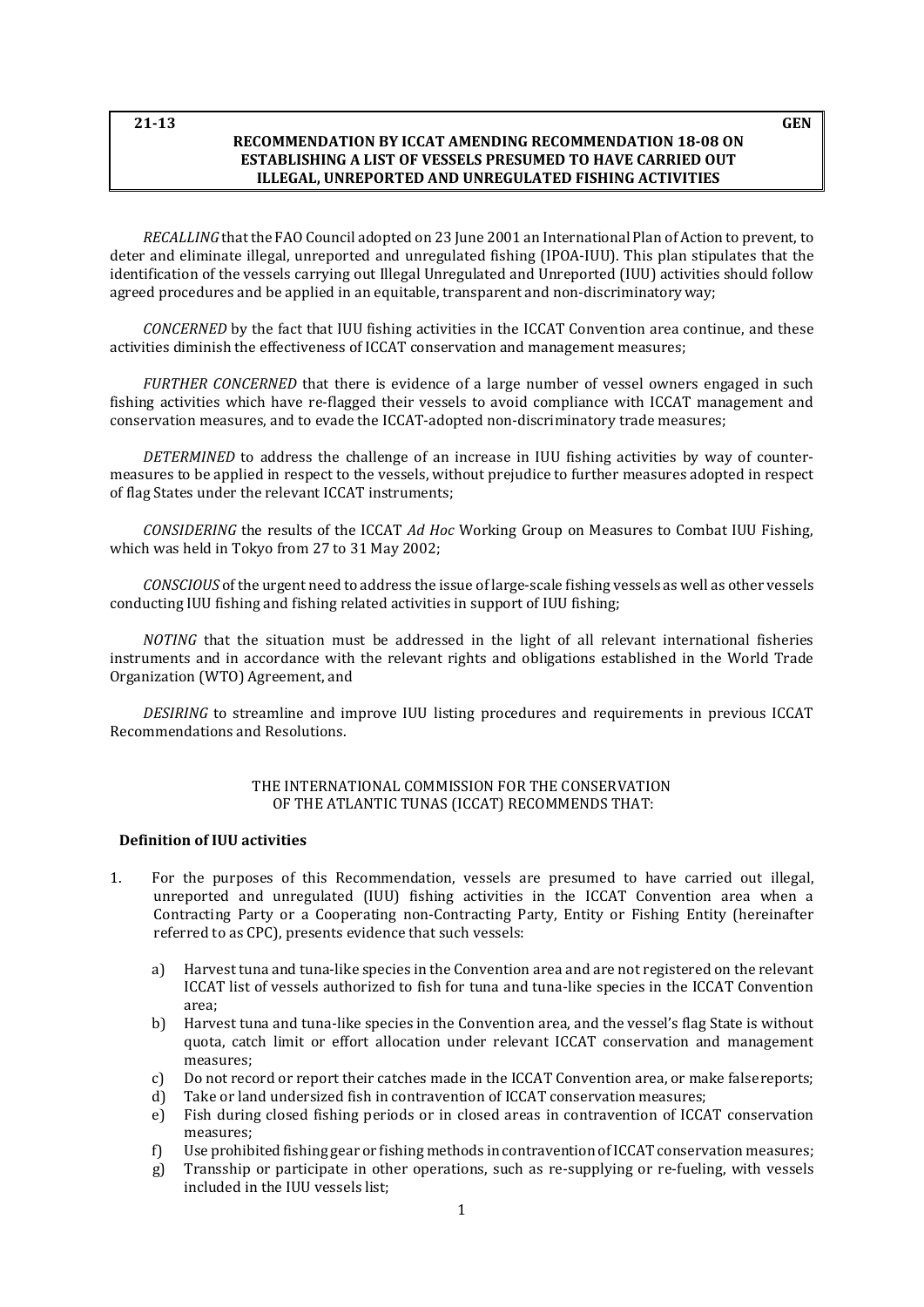- h) Harvesttuna or tuna-like species in thewaters under the national jurisdiction ofthe coastal States in the Convention area without authorization or infringe on that State's laws and regulations, without prejudice to the sovereign rights of coastal States to take measures against such vessels;
- i) Are without nationality and fishing or supporting fishing operations in the ICCAT Convention area, and/or
- j) Engage in fishing or fishing related activities contrary to any other ICCAT conservation and management measures.

#### **Information on alleged IUU activities**

2. CPCs shall transmit every year to the Executive Secretary, at least 70 days before the annual meeting, information on any vessels presumed to be carrying out IUU fishing activities within the last three years, accompanied by all available supporting evidence concerning the presumption of IUU fishing activity and vessel identification information.

This information on vessels shall be based on the information collected by CPCs, *inter alia*, under relevant ICCAT recommendations and resolutions. CPCs shall submit available information on the vessel and the IUU fishing activity in the format attached as **Addendum 1** of this Recommendation.

Upon receipt of such information, the Executive Secretary shall promptly send this information to all CPCs and to any non-CPC concerned and request that, where appropriate, CPCs and any such non-CPC investigate the alleged IUU activity and/or monitor the vessels.

The Executive Secretary shall request the flag State to notify the owner of the vessel regarding the CPC's submission of the vessel for its inclusion in the Draft IUU List and of the consequences that may result if they are included on the Final IUU Vessel List adopted by the Commission.

#### **Development of Draft IUU List**

3. On the basis of the information received pursuant to paragraph 2, the ICCAT Executive Secretary shall draw up a Draft IUU List in conformity with **Addendum 2**. The ICCAT Executive Secretary shall transmit the Draft IUU List, together with all the information provided, to all CPCs, and to non-CPCs whose vessels are included on these lists, at least 55 days before the annual meeting. CPCs and non-CPCs shall transmit any comments, including any evidence showing that the listed vessels did not engage in any activity described in paragraph 1, or any actions taken to address such activity, at least 30 days before the annual meeting of ICCAT.

Upon receipt of the Draft IUU List, CPCs shall closely monitor the vessels on that List and shall promptly submit to the Secretariat any information they may have related to the vessels' activities and possible changes of name, flag, call sign or registered owner.

#### **Development and adoption of Final IUU List**

- 4. Two weeks in advance of the ICCAT annual meeting, the Executive Secretary shall recirculate to the CPCs and non-CPCs concerned the Draft IUU List, all information received pursuant to paragraphs 2 and 3, and any other information obtained by the Executive Secretary.
- 5. CPCs may at any time, and preferably before the annual meeting, submitto the Executive Secretary any additional information that might be relevant for the establishment of the Final ICCAT IUU Vessel List. The ICCAT Executive Secretary shall promptly circulate any such additional information to all CPCs and to the non-CPCs concerned.
- 6. The Permanent Working Group for the Improvement of ICCAT Statistics and Conservation Measures (PWG) shall examine, each year, the Draft IUU List, as well as the information referred to in paragraphs 2, 3, 4, and 5. The results of this examination may, if necessary, be referred to the Conservation and Management Measures Compliance Committee.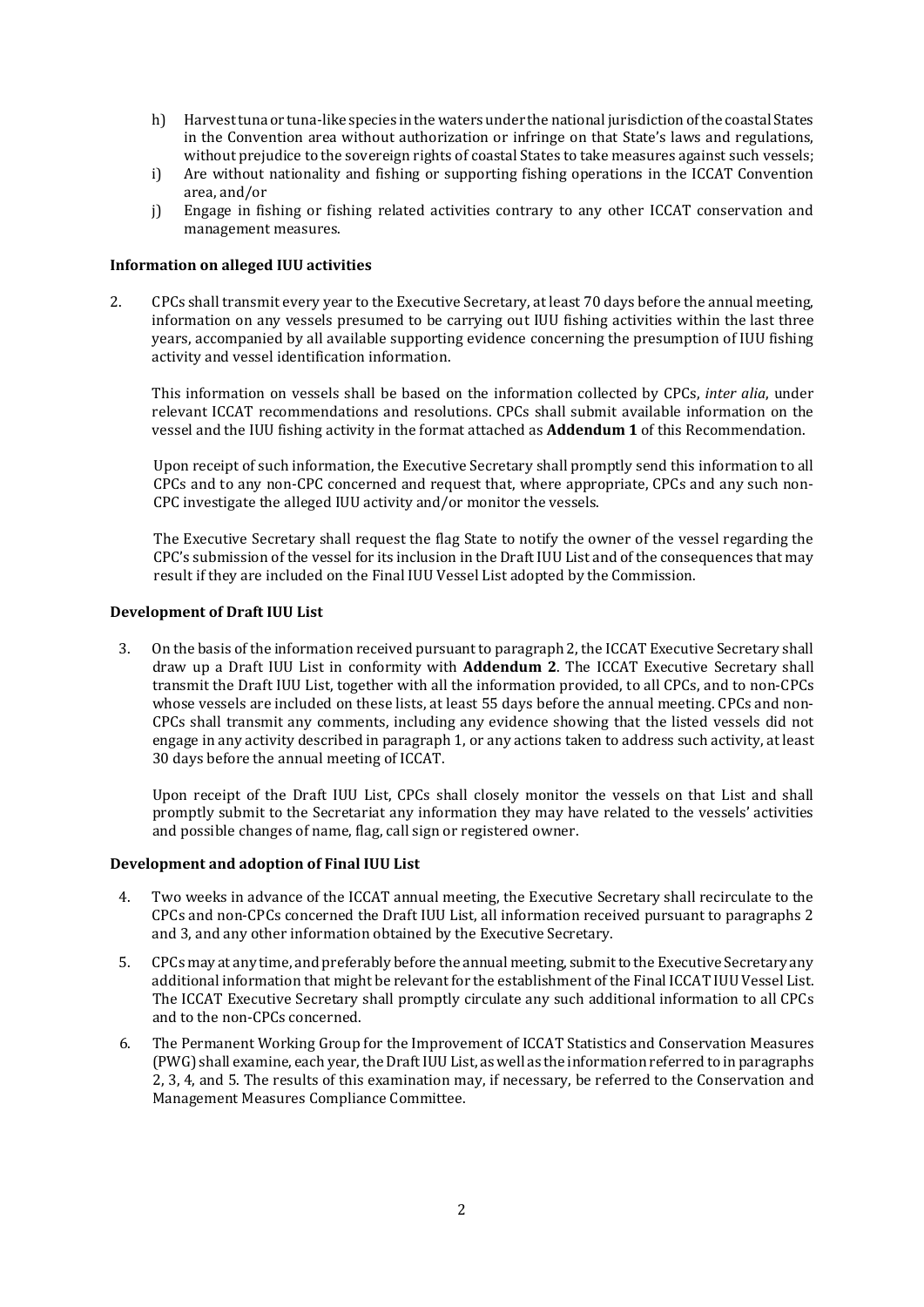The PWG shall propose to remove a vessel from the Draft IUU List if it determines that:

a) The vessel did not take part in any IUU fishing activities described in paragraph 1, or

b)

- i) The flag CPC or non-CPC has adopted measures so that this vessel conforms with ICCAT conservation measures, and
- ii) The flag CPC or non-CPC has and will continue to assume effectively its responsibilities with respect to this vessel in particular as regards the monitoring and control of the fishing activities executed by this vessel in the ICCAT Convention area, and
- iii) Effective action has been taken in response to the IUU fishing activities in question, including, *inter alia*, prosecution and imposition of sanctions of adequate severity, or
- c) The vessel has changed ownership and that the new owner can establish the previous owner no longer has any legal, financial or real interests in the vessel or exercises control over it and that the new owner has not participated in IUU fishing.
- 7. Following the examination referred to in paragraph 6, at each ICCAT annual meeting, the PWG shall develop a Proposed IUU Vessel List, noting which, if any, vessels are proposed for removal from the ICCAT IUU Vessel List adopted at the previous annual meeting and the reasons therefor, and submit it to the Commission for adoption as the Final ICCAT IUU Vessel List.

#### **Actions following adoption of Final IUU Vessel List**

- 8. On adoption of the Final IUU Vessel List, the Executive Secretary shall request CPCs and non-CPCs whose vessels appear on the Final ICCAT IUU Vessel Listto:
	- notify the owner of the vessel identified on the Final IUU Vessel List of its inclusion on the list and the consequences which result from being included on the list, as referred to in paragraph9;
	- take all the necessary measures to eliminate these IUU fishing activities, including if necessary, the withdrawal of the registration or of the fishing licenses of these vessels, and to inform the Commission of the measures taken in this respect.
- 9. CPCs shall take all necessary measures, under their applicable legislation to:
	- ensure that the fishing vessels, support vessels, refuelling vessels, the mother-ships and the cargo vessels flying their flag do not assist in any way, engage in fishing processing operations or participate in any transhipment or joint fishing operations with vessels included on the IUU Vessels List;
	- − ensure that IUU vessels are not authorized to land, tranship re-fuel, re-supply, or engage in other commercial transactions; prohibit the entry into their ports of vessels included on the IUU list, exceptincase of*forcemajeure*,unless vessels are allowedentry into portfor the exclusive purpose of inspection and effective enforcement action;
	- ensure the inspection of vessels on the IUU list, if such vessels are otherwise found in their ports, to the extent practicable;
	- prohibit the chartering of a vessel included on the IUU vessels list;
	- − refuse to grant their flag to vessels included in the IUU list, except ifthe vessel has changed owner and the new owner has provided sufficient evidence demonstrating the previous owner or operator has no further legal, beneficial or financial interest in, or control of, the vessel, or having taken into account all relevant facts, the flag CPC determines that granting the vessel its flag will not result in IUU fishing;
	- − prohibit the import, or landing and/or transhipment, of tuna and tuna-like species from vessels included in the IUU list;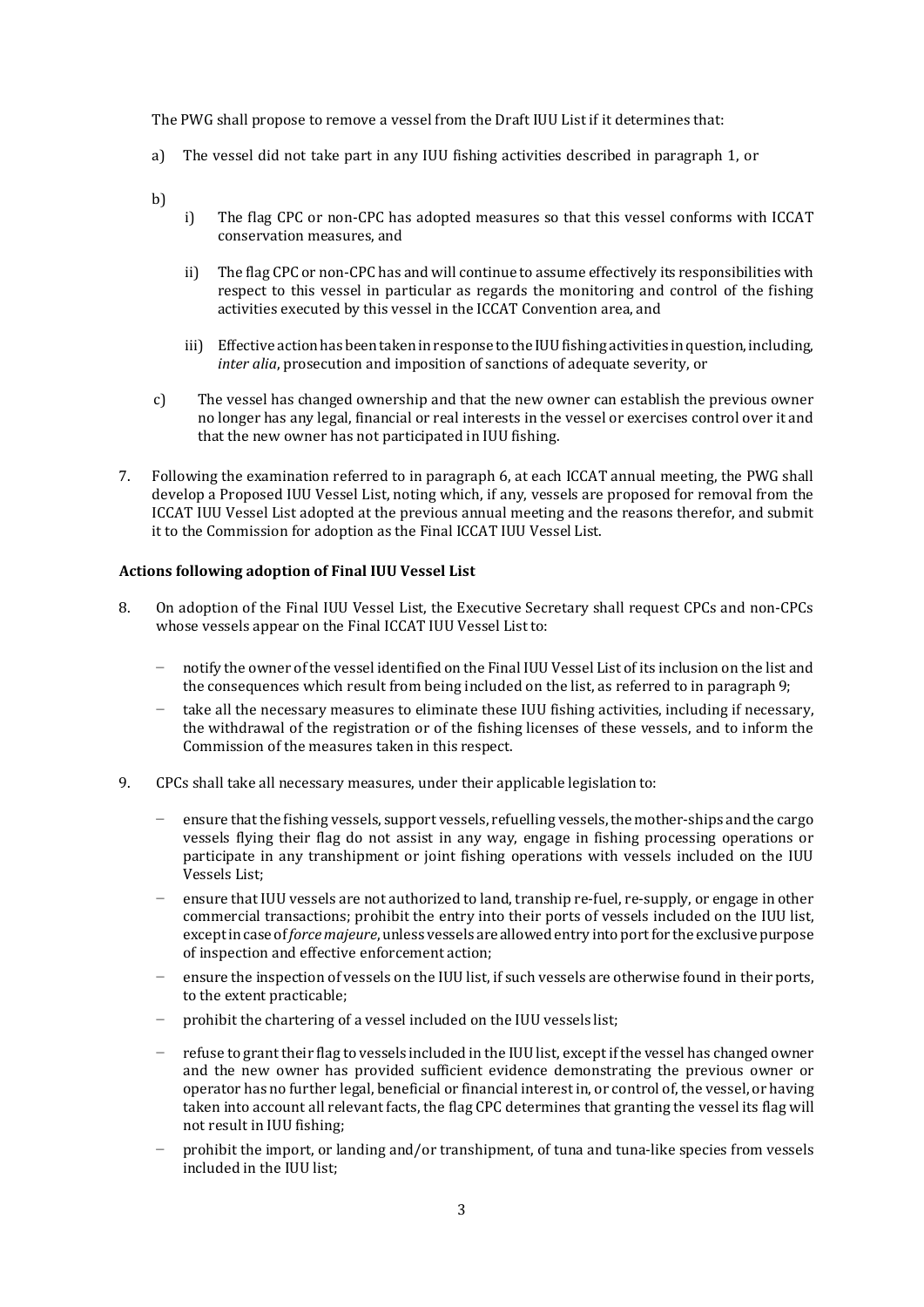- encourage the importers, transporters and other sectors concerned, to refrain from transaction and transhipment of tuna and tuna-like species caught by vessels included in the IUUlist;
- − collect and exchange with other CPCs any appropriate information with the aim of searching for, controlling and preventing false documentation (including import/export certificates) regarding tunas and tuna-like species from vessels included in the IUU list; and
- monitor vessels included in the IUU list and promptly submit any information to the Executive Secretary related to their activities and possible changes of name, flag, call sign and/or registered owner.
- 10. The Executive Secretary will ensure publicity of the Final IUU Vessel List adopted by ICCAT pursuant to paragraph 8, in a manner consistent with any applicable confidentiality requirements, and through electronic means, by placing it, along with any additional supporting information on the vessels and IUU activities, on a dedicated portion of the ICCAT website, to be updated as information changes or additional relevant information becomes available. Furthermore, the ICCAT Executive Secretary will transmit the Final IUU Vessel List and supporting information on newly added vessels promptly to other RFMOs for the purposes of enhanced co-operation between ICCAT and these organizations in order to prevent, deter and eliminate IUU fishing.

#### **Intersessional modification of ICCAT's Final IUU Vessel List**

#### *Incorporation of IUU Vessel Lists of other RFMOs*

- [1](#page-3-0)1. Upon receipt of the final IUU vessel list established by another  $RFMO<sup>1</sup>$  and supporting information considered by that RFMO, and any other information regarding the listing determination, such as relevant sections of the RFMO's meeting report, the Executive Secretary shall circulate this information to the CPCs and to any relevant non-CPC. Vessels that have been included on the respective lists shall be included on the Final ICCAT IUU Vessel List, unless any Contracting Party objects to the inclusion on the Final ICCAT IUU List within 30 days of the date of transmittal by the Executive Secretary on the grounds that:
	- a) there is satisfactory information to establish that:
		- i. The vessel did not engage in the IUU fishing activities identified by the other RFMO,or
		- ii. That effective action has been taken in response to the IUU fishing activities in question, including, *inter alia*, prosecution, and imposition of sanctions of adequate severity that have been complied with,
	- b) There is insufficient supporting information and other information regarding the listing determination to establish that none of the conditions in sub-paragraph 11.a) above have been met.
		- Or
	- c) In the case of vessels listed by a non-tuna RFMO, there is an insufficient nexus to the conservation and management of ICCAT species to warrant cross-listing.

In the event of an objection to a vessel listed by another RFMO being included on the Final ICCAT IUU Vessel List pursuant to this paragraph, such vessel shall be placed on the Draft IUU Vessel List and considered by the PWG pursuant to paragraph 6.

<span id="page-3-0"></span><sup>&</sup>lt;sup>1</sup> The Commission for the Conservation of Antarctic Marine Living Resources (CCAMLR), the Commission for the Conservation of Southern Bluefin Tuna (CCSBT), the General Fisheries Commission for the Mediterranean (GFCM), the Indian Ocean Tuna Commission (IOTC), the Inter-American Tropical Tuna Commission (IATTC), the North Atlantic Fisheries Organization (NAFO), the North-East Atlantic Fisheries Commission (NEAFC), the South East Atlantic Fisheries Organization (SEAFO), and the Western and Central Pacific Fisheries Commission (WCPFC).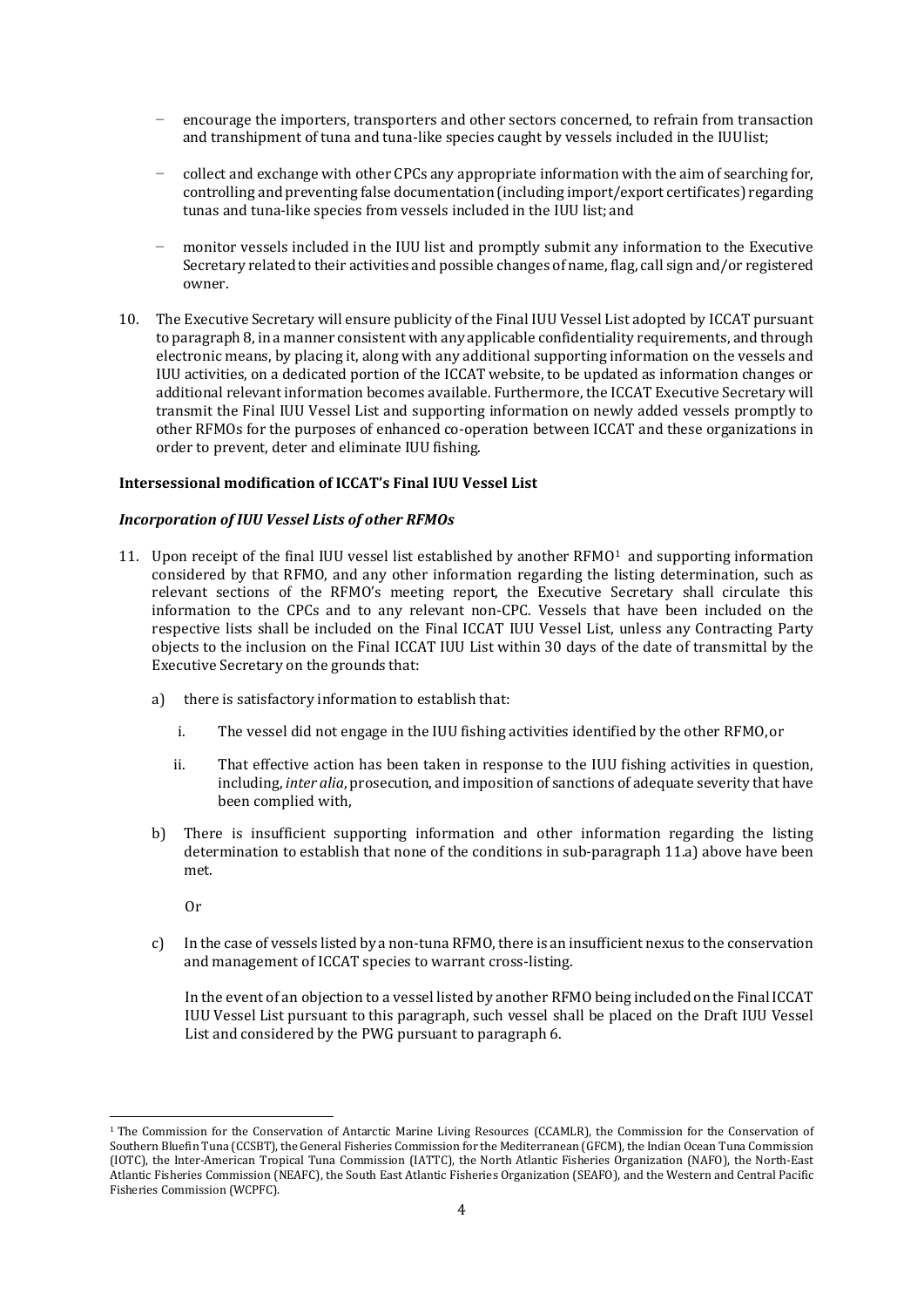- 12. The ICCAT Executive Secretary shall implement paragraph 11 in accordance with the following procedures:
	- a) The ICCAT Secretariat shall maintain appropriate contacts with the Secretariats of other RFMOs in order to obtain copies of these RFMOs' IUU vessel lists in a timely manner upon adoption or amendment, including by requesting a copy of these RFMOs' IUU vessel lists annually upon conclusion of the RFMO's meeting at which its final IUU list is adopted.
	- b) As soon as possible after adoption or amendment of an IUU vessel list by another RFMO, the ICCAT Secretariat shall collect all supporting documentation available from that RFMO regarding the listing/delisting determinations.
	- c) Once the ICCATSecretariathas received/collected the informationoutlined inparagraphs (a) and (b), it shall, consistent with paragraph 11 of this Recommendation, promptly circulate the other RFMO's IUUvessel list, supporting information, and any other relevantinformation regarding the listing determination to all CPCs. The requisite circular shall clearly state the reason the information is being provided, explain that ICCAT Contracting Parties have 30 days from the date of the circular to object to the inclusion of the vessels on the ICCAT IUU vessel list, and that absent any such objection the vessel will be added at the expiration of the 30-day period to the Final IUU Vessel List.
	- d) The ICCAT Secretariat shall add any new vessels contained in the other RFMOs' IUU vessel list to the Final ICCAT IUU Vessel List at the end of the 30-day period provided no objection to such inclusion is received from a Contracting Party pursuant to paragraph 11 of this Recommendation.
	- e) Where a vessel has been included on the ICCAT Final IUU Vessel List solely due to its inclusion on another RFMO's IUU Vessel List, the ICCAT Secretariat shall immediately remove that vessel from the Final ICCAT IUU Vessel List when it has been deleted by the RFMO that originally listed it.
	- f) Upon the addition or deletion of vessels from the Final ICCAT IUU Vessel List pursuant to paragraph 11 or 12(e) of this Recommendation, the ICCAT Secretariat shall promptly circulate the Final ICCAT IUU Vessel List as amended to all ICCAT CPCs and non-CPCs concerned.

### *Intersessional removal from the Final IUU Vessel List*

- 13. ACPC or non-CPC whose vessel appears on the FinalIUU Vessel Listthatwishes to requestthe removal of its vessel from the Final IUU Vessel List during the intersessional period shall submit this request to the ICCAT Executive Secretary no later than 15 July of each year accompanied by information to demonstrate that it meets one or more of the grounds for removal specified in paragraph6.
- 14. On the basis of the information received by the 15 July deadline, the Executive Secretary will transmit the removal request, with all supporting information to the Contracting Parties within 15 days following receipt of the removal request.
- 15. The Contracting Parties shall examine the request to remove the vessel and reply within 30 days following the notification by the Executive Secretary if they object to the removal of the vessel from the Final IUU Vessel List.
- 16. The result of the examination of the request by mail will be checked by the Executive Secretary at the end of the 30-day period following the date of the notification by the Executive Secretary referred to in paragraph 15.

If a Contracting Party objects to the removal request, the Executive Secretary shall maintain the vessel on the Final ICCAT IUU List and the removal request shall be forwarded to the PWG for consideration at the annual meeting, if requested by the CPC seeking intersessional removal. If no Contracting Party objects to request to remove the vessel, the Executive Secretary shall promptly remove the vessel concerned from the Final ICCAT IUU Vessel List, as published on the ICCAT website.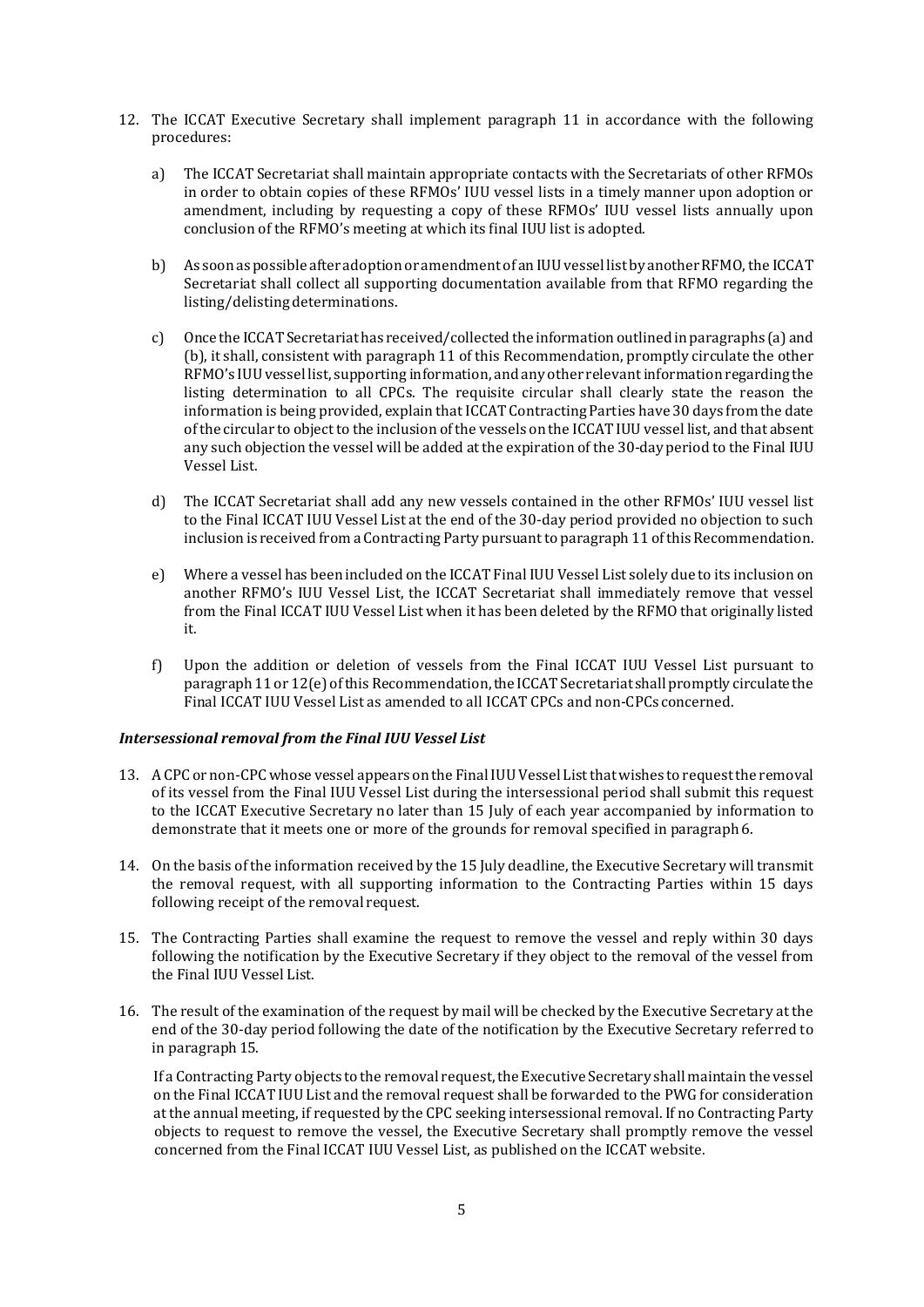17. The Executive Secretary shall promptly communicate the result of the delisting process to all CPCs as well as non-CPCs concerned. Moreover, the ICCAT Executive Secretary shall forward the decision to remove the vessel to other RFMOs.

#### **General dispositions**

- 18. This Recommendation shall apply *mutatis mutandis* to fish processing vessels, tug and towing vessels, vessels engaged in transshipment, and support vessels, and other vessels engaged in fishing related activities managed by ICCAT.
- 19. This Recommendation repeals and replaces the *Recommendation by ICCAT on establishing a list of vessels presumed to have carried out Illegal, Unreported and Unregulated (IUU) fishing activities* (Rec. 18-08).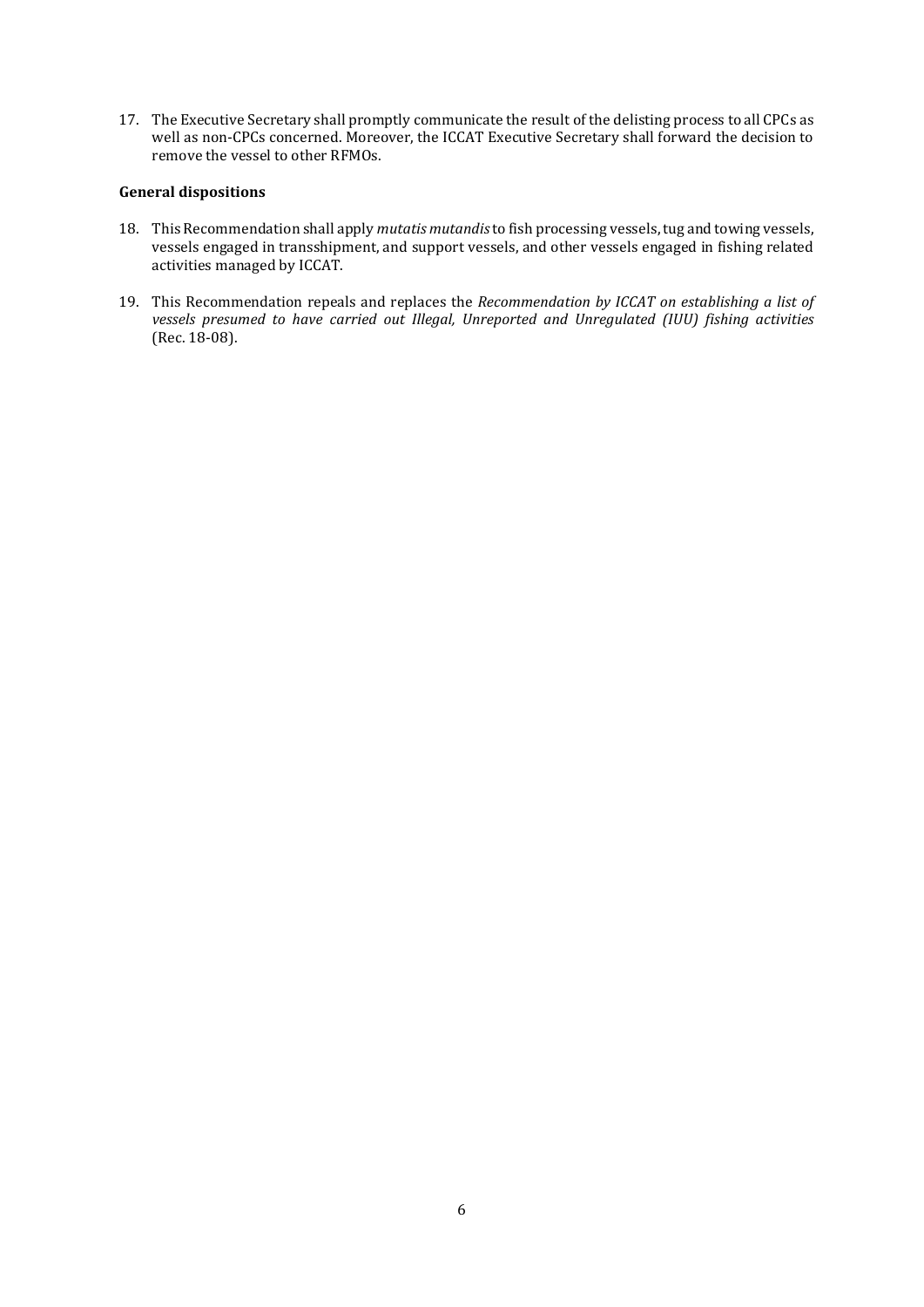## **ICCAT reporting form for IUU activity**

Pursuant to paragraph 2 of this Recommendation, attached are details of alleged IUU activity and available vessel information.

## **A. Details of vessel**

*(Please detail information on the vessel and the incidents(s) in the format below, where such information is applicable and available)*

| Item     |                                                                                                                       | Available Information |
|----------|-----------------------------------------------------------------------------------------------------------------------|-----------------------|
| A        | Name of vessel and previous names                                                                                     |                       |
| B        | Flag and previous flags                                                                                               |                       |
| C        | Owner and previous owners, including beneficial owner                                                                 |                       |
| D        | Owner's place of registration                                                                                         |                       |
| E        | Operator and previous operators                                                                                       |                       |
| F        | Call sign and previous call signs                                                                                     |                       |
| G        | IMO number                                                                                                            |                       |
| H        | Unique Vessel Identifier (UVI), or, if not applicable, any other<br>vessel identifier                                 |                       |
|          | Length overall                                                                                                        |                       |
|          | Photographs                                                                                                           |                       |
| K        | Date first included on the ICCAT IUU list                                                                             |                       |
| L        | Date of alleged IUU fishing activities                                                                                |                       |
| M        | Position of alleged IUU fishing activities                                                                            |                       |
| N        | Summary of alleged IUU activities (see also section B)                                                                |                       |
| 0        | Summary of any actions known to have been taken in response<br>to the activities                                      |                       |
| P        | Outcome of any actions taken                                                                                          |                       |
| $\Omega$ | Other relevant information, as appropriate (e.g., possible false<br>flags or vessel names used, modus operandi, etc.) |                       |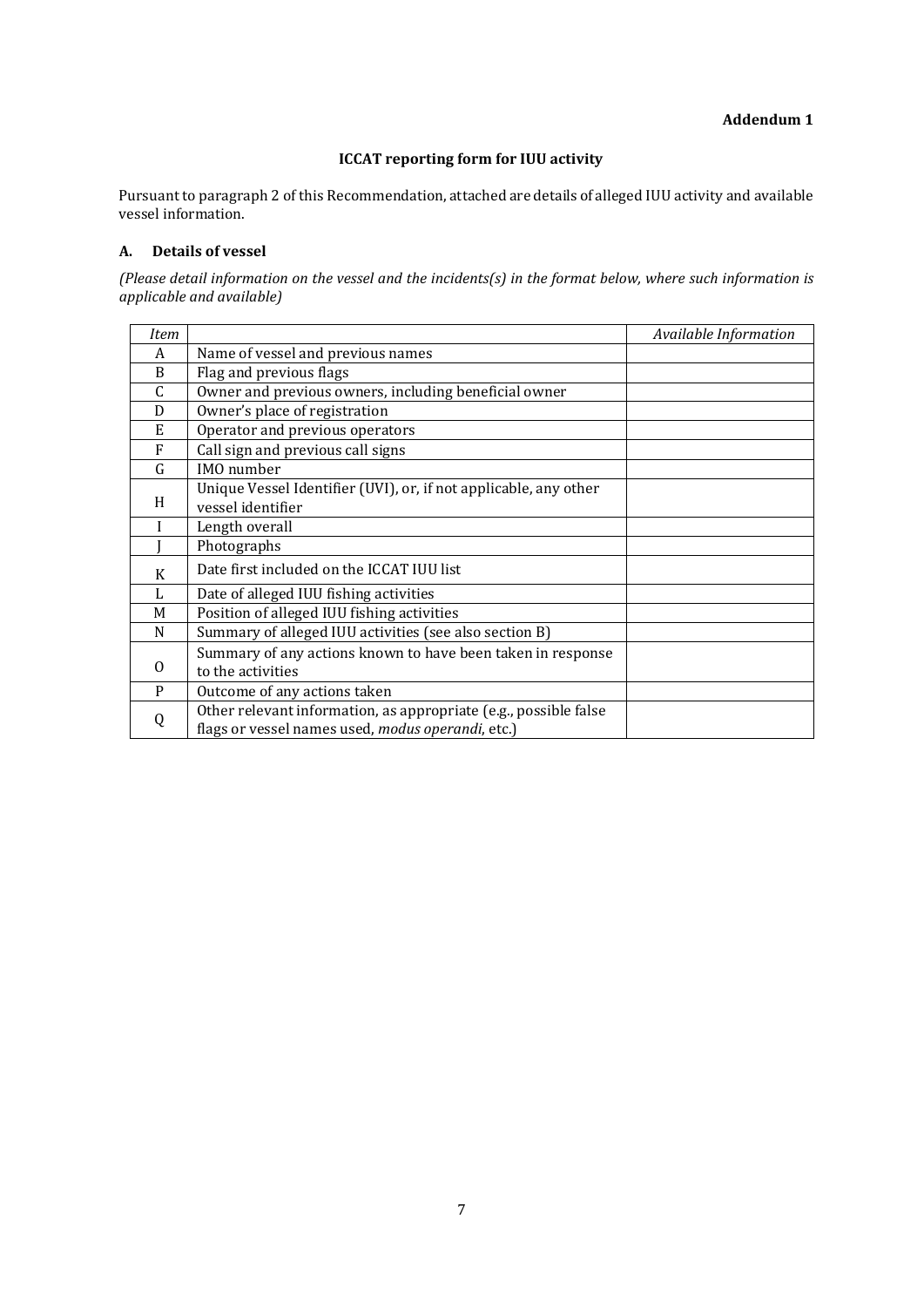# **B. Details of alleged IUU activity**

*(Indicate with an "X" the applicable elements of the activity and provide relevant details including date, location, source of information. Extra information can be provided in an attachment if necessary.)*

| Rec. 21-13<br>para. 1 | Vessel fished for species covered by the ICCAT<br>Convention within the Convention area and:                                                                                                                                                                                                                           | <b>Indicate and provide details</b> |
|-----------------------|------------------------------------------------------------------------------------------------------------------------------------------------------------------------------------------------------------------------------------------------------------------------------------------------------------------------|-------------------------------------|
| a                     | Harvest tunas and tuna-like species in the Convention<br>area and are not registered on the relevant ICCAT list of<br>vessels authorized to fish for tuna and tuna-like species<br>in the ICCAT Convention area                                                                                                        |                                     |
| $\mathbf b$           | Harvest tuna and tuna-like species in the Convention<br>area, and the vessel's whose flag State is without quotas,<br>catch limit or effort allocation under relevant ICCAT<br>conservation and management measures                                                                                                    |                                     |
| $\mathsf c$           | Do not record or report their catches made in the ICCAT<br>Convention area, or make false reports                                                                                                                                                                                                                      |                                     |
| d                     | Take or land undersized fish in contravention of ICCAT<br>conservation measures                                                                                                                                                                                                                                        |                                     |
| e                     | Fish during closed fishing periods or in closed areas in<br>contravention of ICCAT conservation measures                                                                                                                                                                                                               |                                     |
| $\mathbf f$           | Use prohibited fishing gear or fishing methods in<br>contravention of ICCAT conservation measures                                                                                                                                                                                                                      |                                     |
| g                     | Transship or participate in other operations, such as re-<br>supplying or re-fueling, with vessels included in the IUU<br>vessels list;                                                                                                                                                                                |                                     |
| h                     | Harvest tuna or tuna-like species in the waters under the<br>national jurisdiction of the coastal States in the<br>Convention area without authorization or infringe on<br>that State's laws and regulations, without prejudice to<br>the sovereign rights of coastal States to take measures<br>against such vessels; |                                     |
| i                     | Are without nationality and fishing or supporting<br>fishing operations in the ICCAT Convention area                                                                                                                                                                                                                   |                                     |
| j                     | Engage in fishing or fishing related activities contrary to<br>any other ICCAT conservation and management<br>measures                                                                                                                                                                                                 |                                     |